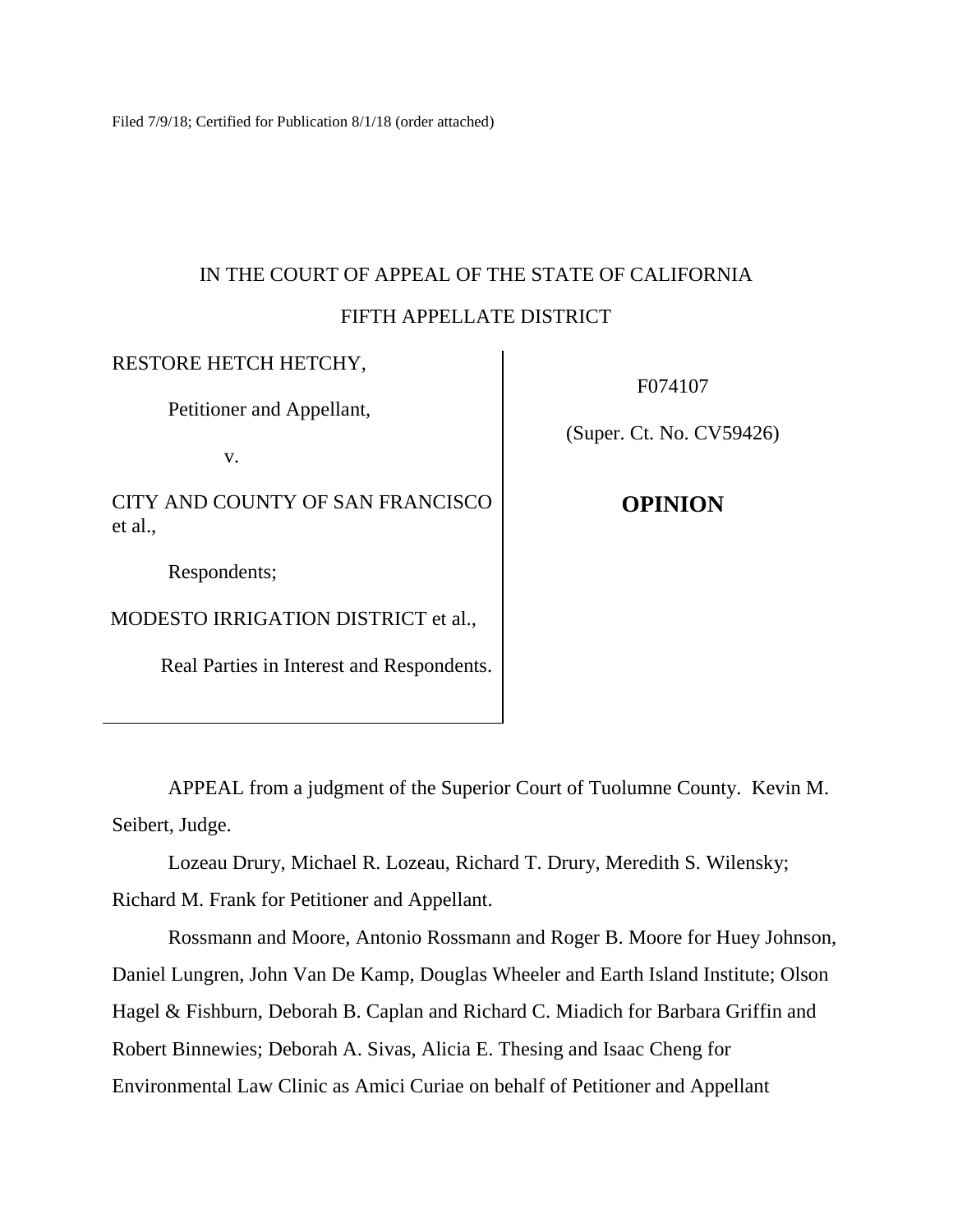Dennis J. Herrera, City Attorney, Yvonne R. Meré, Joshua D. Milstein, Matthew D. Goldberg, Mollie M. Lee and Aileen M. McGrath, Deputy City Attorneys, for Respondents.

Hanson Bridgett, Kimon Manolius, Allison C. Schutte, Nathan A. Metcalf and Adam W. Hofmann for Real Party in Interest and Respondent Bay Area Water Supply and Conservation Agency.

Griffith & Masuda, Roger K. Masuda and David L. Hobbs for Real Party in Interest and Respondent Turlock Irrigation District.

O'Laughlin & Paris, William C. Paris, III and Timothy J. Wasiewski for Real Party in Interest and Respondent Modesto Irrigation District.

Stanly T. Yamamoto, District Counsel and Erick D. Soderlund, Assistant District Counsel for Santa Clara Valley Water District; Bartkiewicz, Kronick & Shanahan and Ryan S. Bezerra for Association of California Water Agencies and Northern California Water Association as Amicus Curiae on behalf of Respondents.

Xavier Becerra, Attorney General, Robert W. Byrne, Assistant Attorney General, Tracy L. Winsor, Daniel M. Fuchs and Jeffrey P. Reusch, Deputy Attorneys General, for State Water Resources Control Board as Amicus Curiae.

#### -ooOoo-

Appellant Restore Hetch Hetchy appeals from the trial court's judgment sustaining appellees' City and County of San Francisco, San Francisco Public Utilities Commission, Bay Area Water Supply and Conservation Agency, Turlock Irrigation District, and Modesto Irrigation District, demurrer. Restore Hetch Hetchy petitioned the trial court for a writ of mandate to declare the Hetch Hetchy Reservoir and O'Shaughnessy Dam unreasonable methods of diverting water under article X, section 2 of the California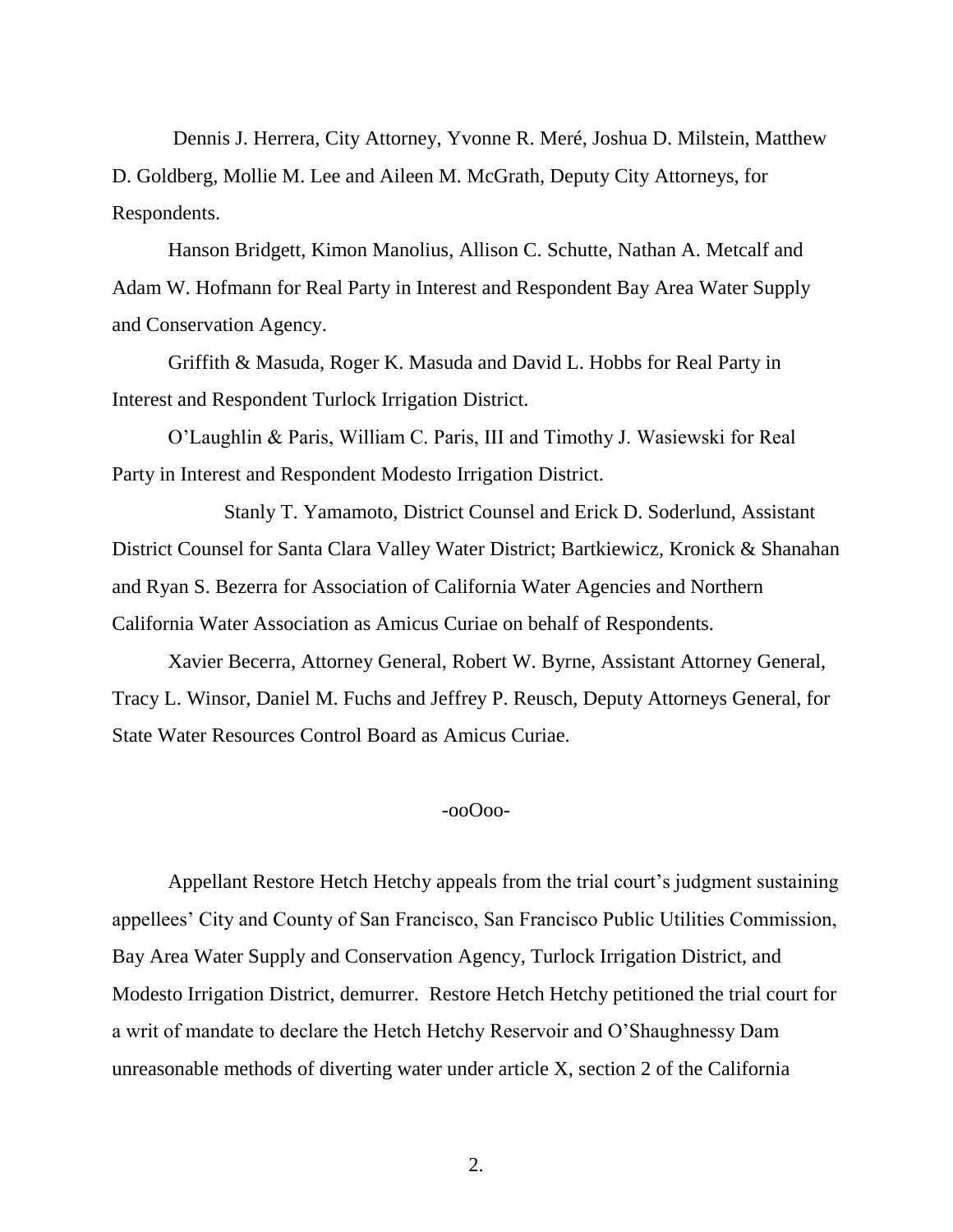Constitution (hereafter, art.  $X$ ,  $\S$  2). The trial court concluded Restore Hetch Hetchy's position was preempted by the Raker Act, (See Pub.L. No. 63–41 (Dec. 19, 1913) 38 Stat. 242; hereafter, "Raker Act") federal legislation granting certain rights-of-way to San Francisco subject to various conditions, and that actions brought under article X, section 2 are subject to a four-year statute of limitations that began running when article X, section 2 became effective in 1928. For the reasons set forth below, we affirm.

# **FACTUAL AND PROCEDURAL BACKGROUND**

The Hetch Hetchy Valley is a long, narrow, and granite-cliff bordered valley through which a portion of the Tuolumne River flows. It is in the northwest portion of the federally controlled Yosemite National Park. Prior to the 1920's, Hetch Hetchy Valley was a well-known and beloved natural resource with views said to rival those of Yosemite Valley itself. As early as 1901, however, the valley was also an area of contention, with San Francisco seeking to use the valley for long-term water storage and power generation needs.

In 1913, after several earlier attempts by San Francisco to create a dam in the Hetch Hetchy Valley had stalled, the House of Representatives took up the issue through what became known as the Raker Act. Despite strong support for preserving the Hetch Hetchy Valley, the Raker Act ultimately granted San Francisco "the right to construct a number of dams, powerhouses, pipelines and related facilities in the Tuolumne watershed in order to make use of their water rights in the area," including within the Hetch Hetchy Valley. As a result of this legislation, the O'Shaughnessy Dam was completed in 1923, flooding the Hetch Hetchy Valley to create the Hetch Hetchy Reservoir. The modern water system, of which the Hetch Hetchy Reservoir is a part, now serves roughly 2.6 million residents and businesses in the Bay Area. Approximately 25 percent of the water stored in that system is retained by the O'Shaughnessy Dam.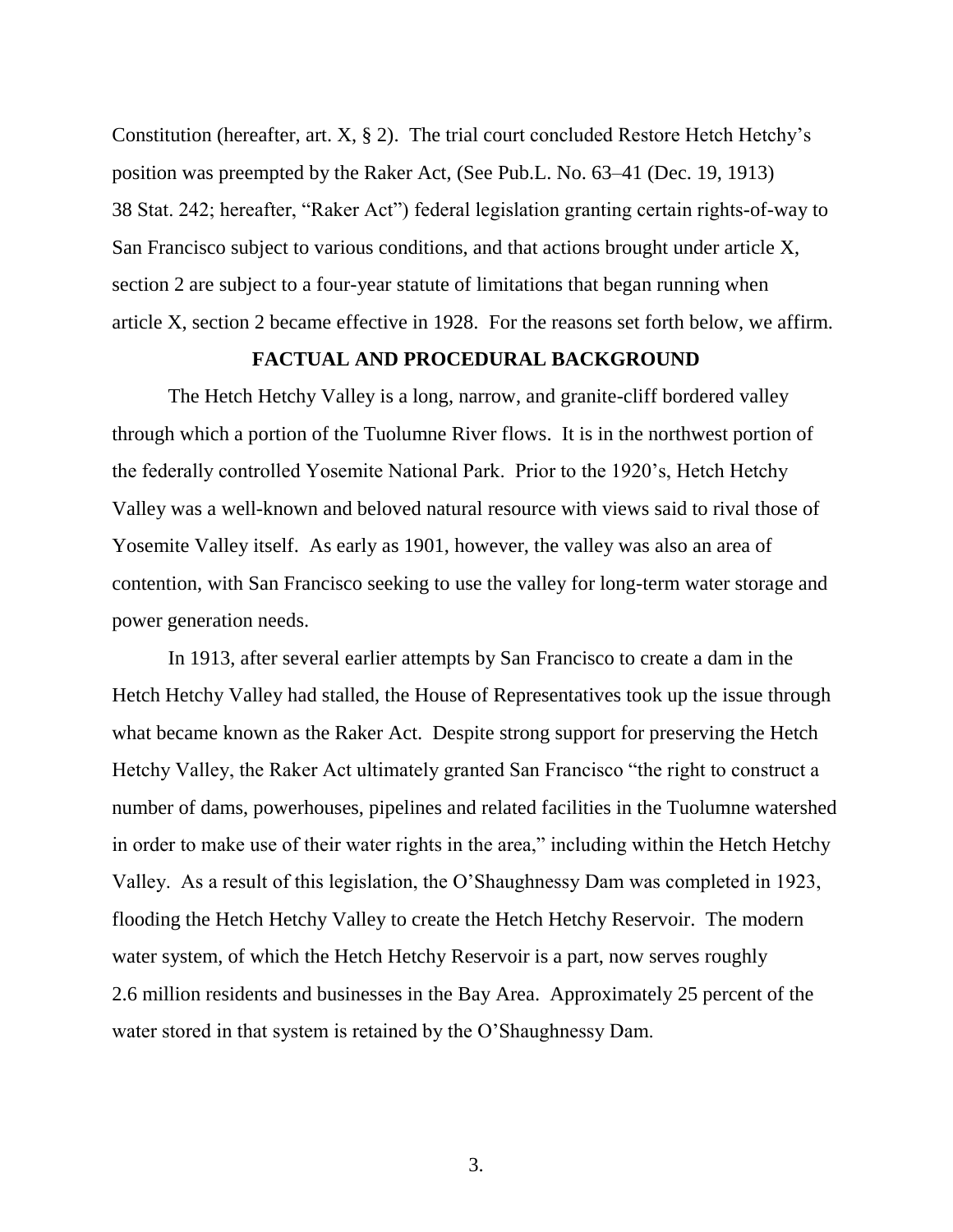Restore Hetch Hetchy's petition alleges that the use of the O'Shaughnessy Dam to divert water into the Hetch Hetchy Reservoir is an unreasonable method of diversion under article X, section  $2<sup>1</sup>$  According to the petition, diverting water at the O'Shaughnessy Dam is unreasonable for several reasons. These include assertions related to other uses of the valley, such as aesthetic and scenic beneficial uses that are being destroyed by the flooding of the valley and access restrictions precluding beneficial recreational uses such as hiking, camping, swimming, boating, and fishing. They also include assertions related to the economic and societal benefits of the dam that claim the dam is unnecessary in light of later water diversion projects such as the Don Pedro Reservoir and that the economic value of a pristine Hetch Hetchy Valley greatly exceeds the costs of returning the valley to its natural state while maintaining San Francisco's water reservoirs.

The trial court sustained the demurrer filed in this case on two grounds. In the first, the court concluded appellant's application of article X, section 2, asserting that the O'Shaughnessy Dam and Hetch Hetchy Reservoir constituted an unreasonable diversion of water under modern considerations, was preempted by the Raker Act. In the second, the court determined that actions for relief under article X, section 2 are subject to the state's catch-all four-year statute of limitations and that appellant's allegations showed their claim arose at approximately the time the O'Shaughnessy Dam was completed. When Restore Hetch Hetchy opted not to file an amended petition, the trial court entered a judgment of dismissal.

This appeal timely followed.

 $\overline{a}$ 

<sup>&</sup>lt;sup>1</sup> The trial court noted and the parties do not dispute on appeal that appellant's petition is limited to the assertion there is an unreasonable diversion of water and does not allege waste, unreasonable use, unreasonable method of use, or any other potential claims under article X, section 2.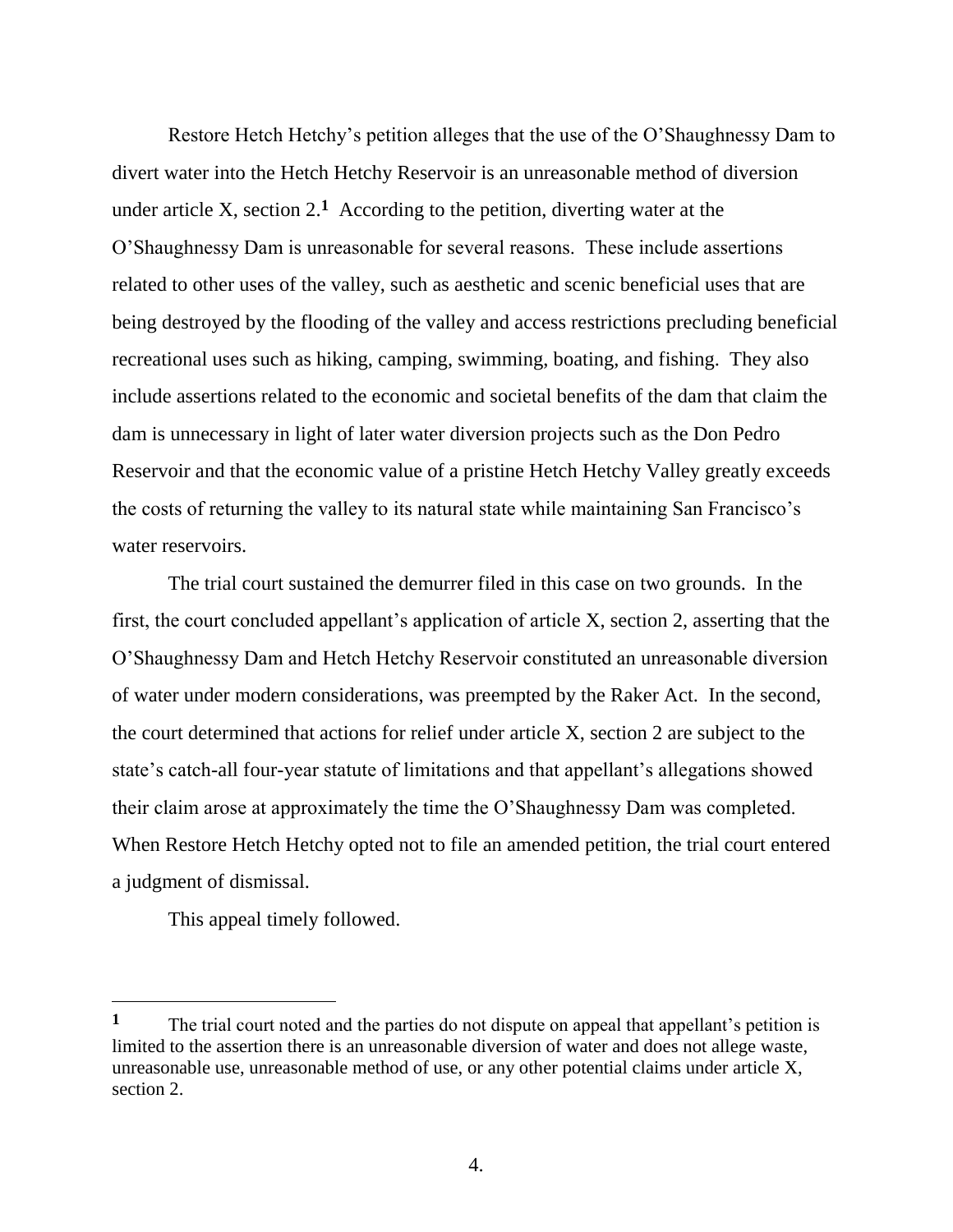#### **DISCUSSION**

Restore Hetch Hetchy raises two issues.**<sup>2</sup>** First, it contends there is no conflict between article X, section 2 and the Raker Act and, therefore, federal preemption does not apply. Second, it contends claims brought under article X, section 2 are not subject to any statute of limitations. In resolving this matter, we consider only the first contention.**<sup>3</sup>**

Upon San Francisco's demurrer, the trial court concluded that the claims brought by Restore Hetch Hetchy were preempted by the Raker Act. Restore Hetch Hetchy argues this determination was improper on the general contention that section 11 of the Raker Act, known colloquially as a savings clause, precludes any finding that the Raker Act conflicts with California's water laws. We do not agree with this position. Congress's relevant intent, as readily discerned from the text of the Raker Act, was to flood the Hetch Hetchy Valley through the permanent creation of a dam on federal lands. Although a broad savings clause was then utilized to preserve the applicability of California's water laws, relevant principles of the preemption analysis confirm that broad preemption protections for state laws may not eviscerate those components of a law purposefully enacted by Congress. In this instance, Congress specifically ordered the creation and operation of a dam, intending for the continued operation of this structure. Accordingly, as detailed below, the savings clause contained in the Raker Act does not preclude a finding of conflict between the asserted claims of this case and the express

**<sup>2</sup>** We recognize and thank the various amici that filed briefs in this matter. In support of Restore Hetch Hetchy was Stanford's Environmental Law Clinic on behalf of various environmental law professors; Huey Johnson, Daniel Lungren, John Van De Kamp, Douglas Wheeler and the Earth Island Institute; and Barbara Griffin and Robert Binnewies. In support of respondents were the Santa Clara Water District; and the Association of California Water Agencies and Northern California Water Association. In support of neither party was the State Water Resources Control Board.

**<sup>3</sup>** Restore Hetch Hetchy has filed two requests for judicial notice. Respondents have filed one request for judicial notice. Neither side has filed objections. We therefore grant each of the requested motions but note we only rely on such materials if directly cited herein.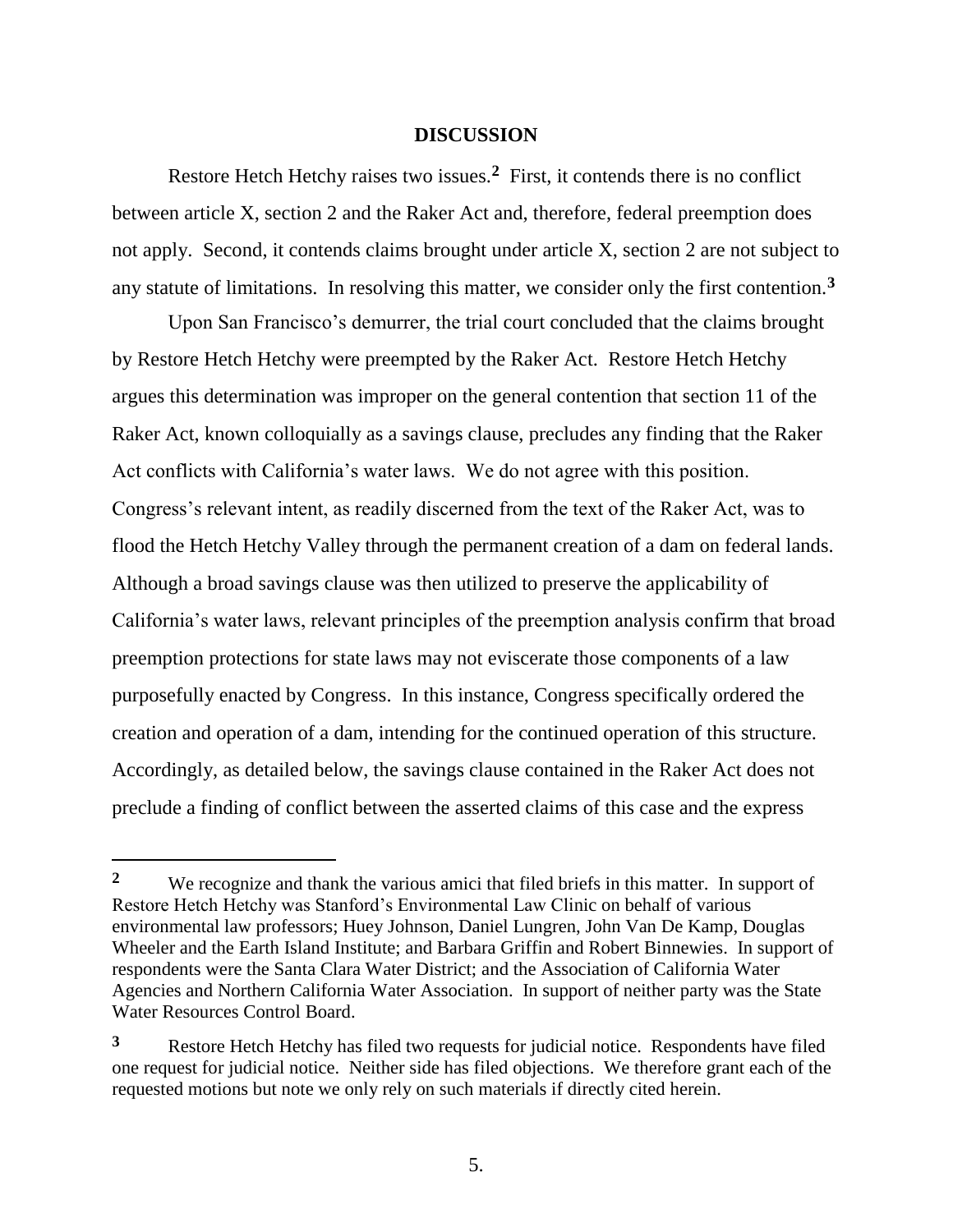determination by Congress to divert water on a permanent basis at the site of the O'Shaughnessy Dam.

### *Standard of Review*

"A demurrer tests the legal sufficiency of the factual allegations in a complaint." (*Regents of University of California v. Superior Court* (2013) 220 Cal.App.4th 549, 558.) "When a demurrer is sustained, appellate courts conduct a de novo review to determine whether the pleading alleges facts sufficient to state a cause of action under any possible legal theory." (*Gutierrez v. Carmax Auto Superstores California* (2018) 19 Cal.App.5th 1234, 1242.) "When conducting this independent review, appellate courts 'treat the demurrer as admitting all material facts properly pleaded, but do not assume the truth of contentions, deductions or conclusions of law.' " (*Esparza v. Kaweah Delta Dist. Hospital* (2016) 3 Cal.App.5th 547, 552.) We may also consider matters subject to judicial notice and will affirm the judgment if any ground for the demurrer is well taken. (*Ramirez v. Tulare County Dist. Attorney's Office* (2017) 9 Cal.App.5th 911, 924.) *Overview of Relevant Laws*

## *Article X, Section 2 of the California Constitution*

In relevant part to the issues arising in this case, article X, section 2 provides:

"It is hereby declared that because of the conditions prevailing in this State the general welfare requires that the water resources of the State be put to beneficial use to the fullest extent of which they are capable, and that the waste or unreasonable use or unreasonable method of use of water be prevented, and that the conservation of such waters is to be exercised with a view to the reasonable and beneficial use thereof in the interest of the people and for the public welfare. The right to water or to the use or flow of water in or from any natural stream or water course in this State is and shall be limited to such water as shall be reasonably required for the beneficial use to be served, and such right does not and shall not extend to the waste or unreasonable use or unreasonable method of use or unreasonable method of diversion of water."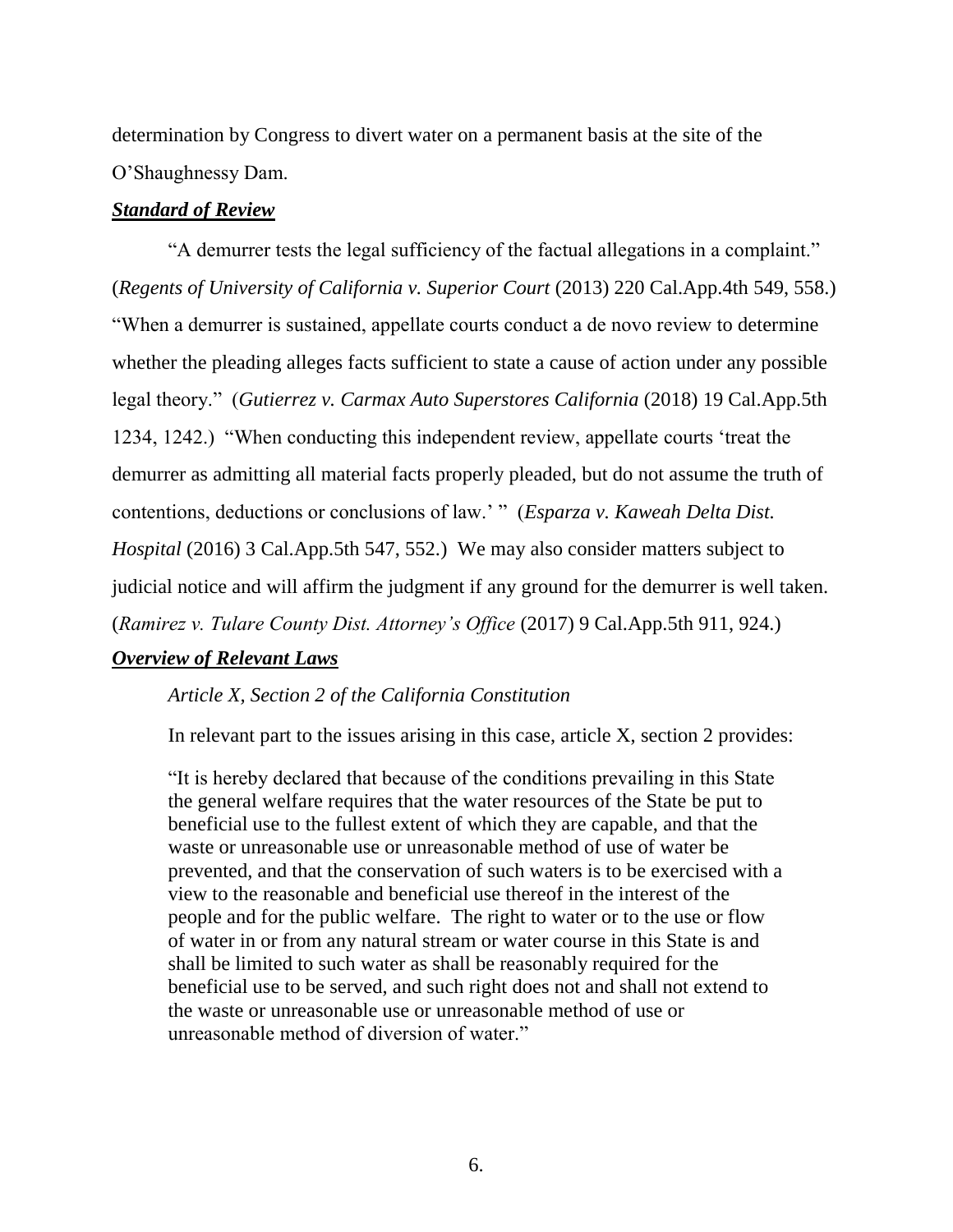Initially enacted in 1928 under a different constitutional heading, article X, section 2 was introduced to overturn a string of prior California Supreme Court cases that had placed riparian water rights ahead of appropriative water rights by exempting riparian right-holders from the requirement that their water use be reasonable in the context of disputes with appropriative right-holders. (*See Gin S. Chow v. City of Santa Barbara*  (1933) 217 Cal. 673, 696, 699–700.) This constitutional amendment made the "rule of reasonable[ness]" the law of the land and "the overriding principle governing the use of water in California." (*People ex rel. State Water Resources Control Bd. v. Forni* (1976) 54 Cal.App.3d 743, 749–750 (*Forni*).)**<sup>4</sup>** Notably, and as alluded to in amicus briefing from the State Water Resources Control Board, the rule of reasonableness was already applicable to nearly all uses aside from riparian versus appropriative owners. (See *Peabody v. City of Vallejo* (1935) 2 Cal.2d 351, 367 [listing pre-amendment applications of the rule of reasonableness].) As such, the amendment made little difference with respect to disputes between and among appropriative owners.

#### *The Raker Act*

The Raker Act has been broadly summarized in several prior cases. As the United States Supreme Court described it, the Act "granted the City and County of San Francisco, subject to express conditions, certain lands and rights-of-way in the public domain in Yosemite National Park and Stanislaus National Forest. The Act in terms declared that this, known as the 'Hetch-Hetchy' grant, was intended for use by the City both in constructing and maintaining a means of supplying water for the domestic purposes of the City and other public bodies, and in establishing a system 'for generation and sale and distribution of electric energy.' " (*U.S. v. San Francisco* (1940) 310 U.S. 16, 18, fn. omitted.) In terms more relevant to the issues raised here, the Act has been

<sup>&</sup>lt;sup>4</sup> The rule of reasonableness is, in general, a requirement that those making use of their water rights do so in a reasonable manner under the circumstances. (*Forni*, *supra*, 54 Cal.App.3d at pp. 749–750.)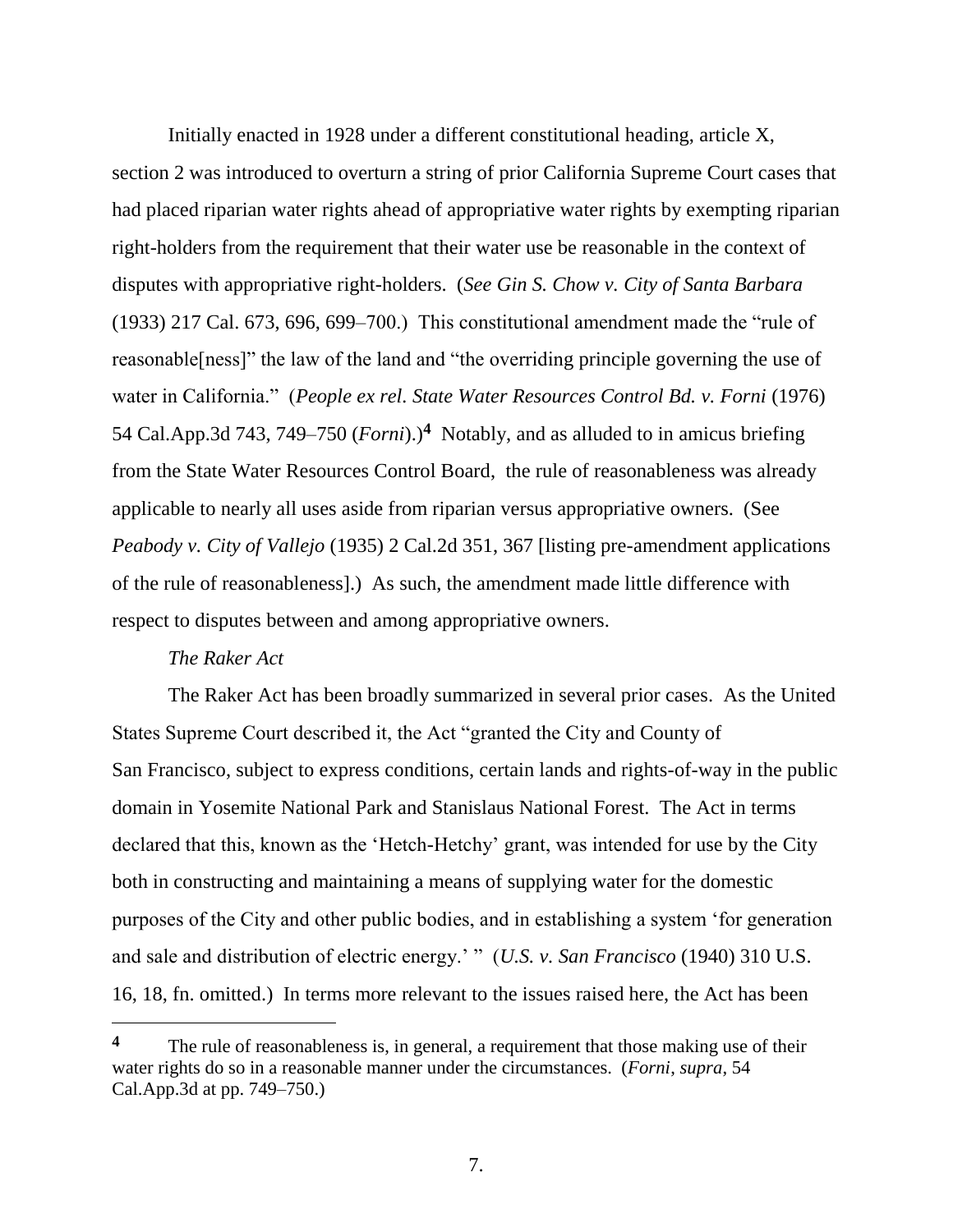described as something "passed to provide needed water for San Francisco by authorizing the flooding of Hetch Hetchy Valley and the creation of the Hetch Hetchy Reservoir in Yosemite National Park." (*Sierra Club v. FERC* (1985) 754 F.2d 1506, 1510 (*Sierra Club*).)

The Act has been described as "much like a contract. It carefully specifies the obligations of the grantee and the grantor." (*United States v. City & County of San Francisco* (E.D.Cal. 2006) 446 F.Supp.2d 1140, 1143.)**<sup>5</sup>** "Of perhaps greater moment, the Act establishes a cooperative effort of the United States, acting through the Secretary, and the State of California in providing water and power to Bay Area inhabitants." (*Starbuck v. City & County of San Francisco* (9th Cir. 1977) 556 F.2d 450, 456–457.) Thus, while the Act "granted rights of way to the city of San Francisco for the construction of a dam across the Tuolumne River in Yosemite National Park[,] . . . [i]n return, it placed construction of the dam and other necessary facilities under the supervision of the Secretaries of Interior (for construction in Yosemite National Park) and Agriculture (for construction in Stanislaus National Forest)." (*Sierra Club*, *supra*, 754 F.2d at p. 1510.) Likewise, the Act required conformity "to all regulations adopted and prescribed by the Secretary of the Interior governing the Yosemite National Park and by the Secretary of Agriculture governing the Stanislaus National Forest," (Raker Act,  $\S$  4) and that the City "build and assign to the United States certain roads and trails between specified points in Yosemite National Park" and otherwise transfer certain lands to the government, among various other requirements. (See *United States v. City & County of San Francisco* (N.D.Cal. 1953) 112 F.Supp. 451, 452; Raker Act, § 9(t).)

At the same time, the Act has always been somewhat controversial. "The Act met with strong opposition from environmental groups who objected to the destruction of the

**<sup>5</sup>** Much of the litigation over the Raker Act has involved the United States and the City and County of San Francisco, causing many cases to share the same name.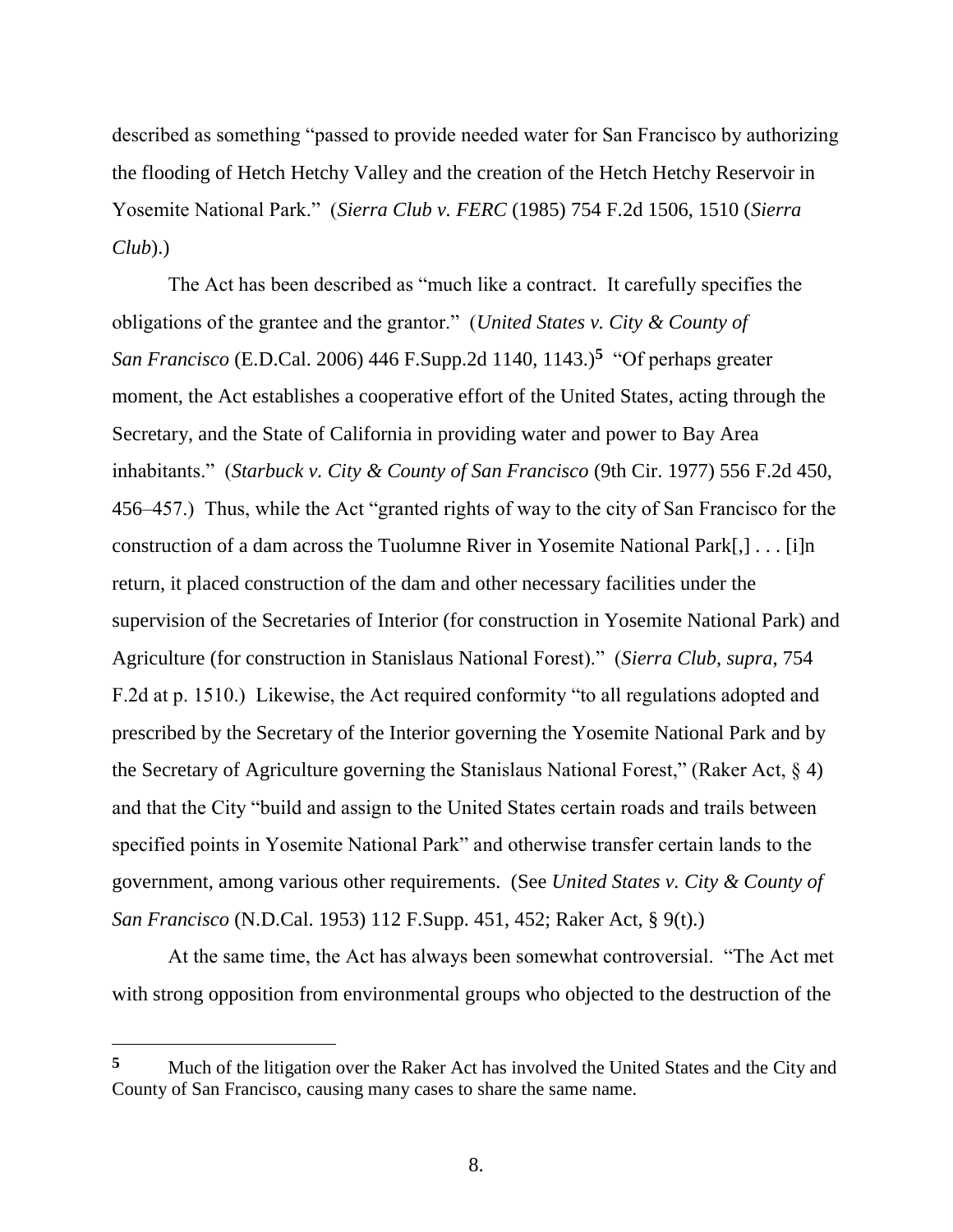pristine splendor of the Hetch Hetchy Valley. Instrumental in the defeat of the environmental viewpoint was the demonstrated need for a cheap and abundant supply of water to accommodate the growing power and water demands of the Bay Area. The legislative debates are replete with discussion of the projected population growth of the Bay Cities<sup>[6]</sup> as well as of San Francisco proper and the demand for water which such growth would entail. Not only were the legislators cognizant of the Bay Cities' need for new water supplies, but they were also aware that the financial resources of the Bay Cities would be needed to help build the facilities necessary to generate Hetch Hetchy water and electric power." (*City of Palo Alto v. City & County of San Francisco* (9th Cir. 1977) 548 F.2d 1374, 1376, fns. omitted.) Such environmental disputes carry through to the present litigation.

This controversy, though, was overcome by a political agreement and recognition that building a dam at the Hetch Hetchy site was a fundamental need for San Francisco and the surrounding areas. As the legislative analysis of the bill shows, whether or not to build a dam at Hetch Hetchy had been hotly disputed for around 12 years. Plans to build a dam to supply water to the Bay Area began in 1900 and were contested by not only environmental interests but also by farming and irrigation interests. However, a dire need for water in the San Francisco area and the ability to ensure the Tuolumne river did not run dry in low water years or summer and fall months led all but the environmentally concerned parties to eventually support building the dam. From the Federal side, the Secretary of the Interior noted that both "the private engineers and the War engineers have reached the conclusion that this dam site must eventually be used" and that other California interests would push for the dam in short time if not approved immediately. (See H.R. No. 7207, 63d Cong., 1st Sess. (1913).) The Secretary concluded, "My

**<sup>6</sup>** In this litigation, the Bay Cities comprised seven cities and eight districts in the San Francisco Bay area opposing San Francisco.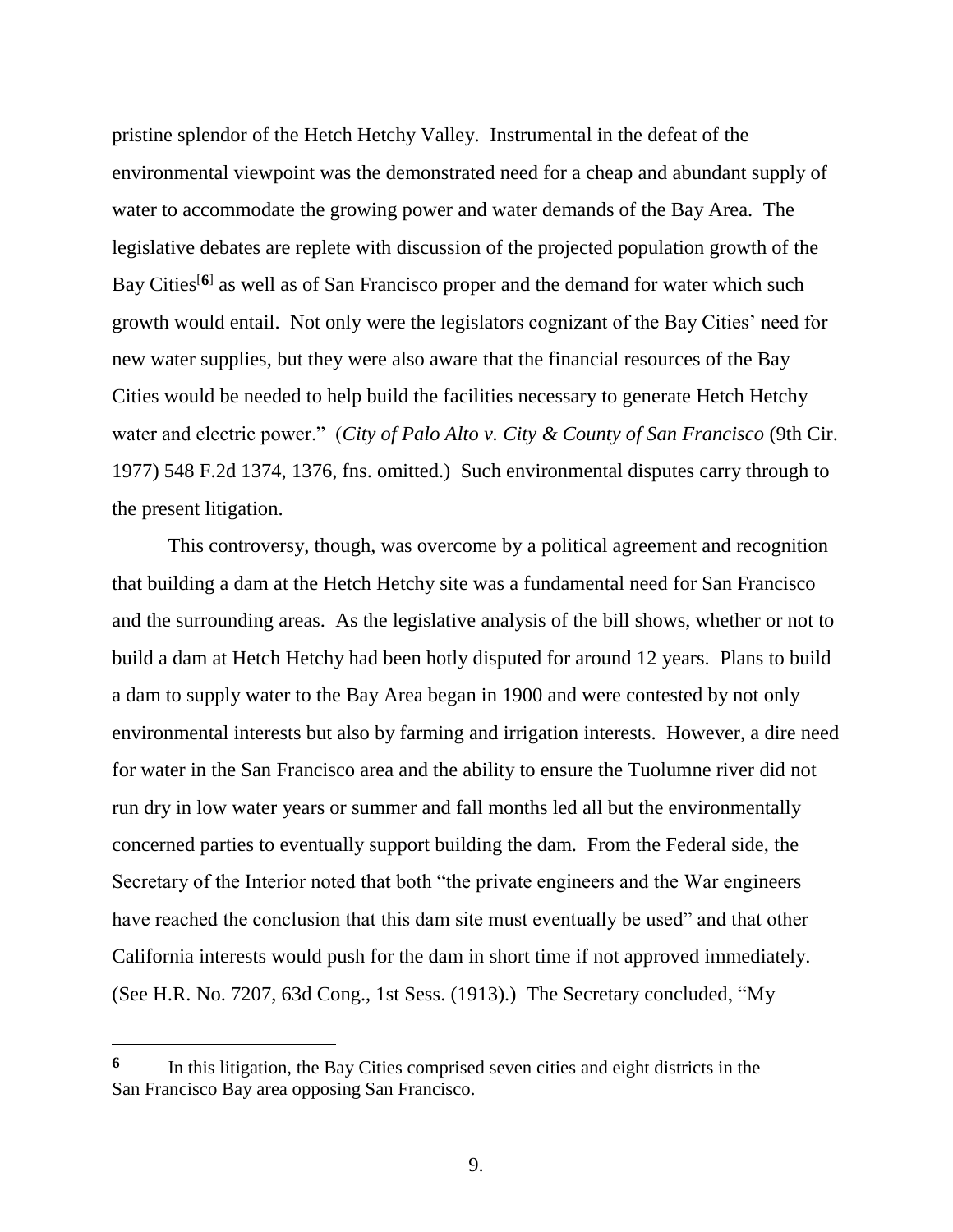judgment is unequivocally in favor of the use of the floor of the valley. If San Francisco does not get it, some one else must; it is too precious a reservoir site to remain unused." (*Ibid*.) Thus, to ensure all interests were fairly treated, the legislative history shows the United States entered into the grant in the structure chosen because "the United States, having sole jurisdiction over the national park, has the right to refuse the grant and also has the right in making the grant to impose certain conditions upon the grantee." (*Ibid*.)

Looking more directly to the text of the Act, the multifaceted nature of the grant becomes clearer. Section 1 grants to the city and county of San Francisco several rights of way, including "all necessary rights of way along such locations and of such width . . . as in the judgment of the Secretary of the Interior may be required . . . for the purpose of constructing, operating, and maintaining . . . conduits for conveying water for domestic purposes and uses to the city and county of San Francisco; . . . constructing, operating, and maintaining power and electric plants, . . . telephone and telegraph lines, and . . . roads, trails, bridges, tramways, railroads, and other means of locomotion." (Raker Act, § 1.) The Act further grants rights of way over "such lands in the Hetch Hetchy Valley and Lake Eleanor Basin within the Yosemite National Park, and the Cherry Valley within the Stanislaus National Forest . . . as may be determined by the Secretary of the Interior to be actually necessary for surface or underground reservoirs, diverting and storage dams." (*Id.*, § 1.) These right of way grants are immediately conditioned upon specific action by San Francisco.

Thus, in section 4, the grant requires San Francisco to "conform to all regulations adopted and prescribed by the Secretary of the Interior governing the Yosemite National Park" while limiting the use of timber cut from the lands, requiring the construction of trails, and mandating the erection of permanent structures, including dams, "be slightly and of suitable exterior design and finish so as to harmonize with the surrounding landscape and its use as a park." (Raker Act, § 4.) Section 5 requires that "construction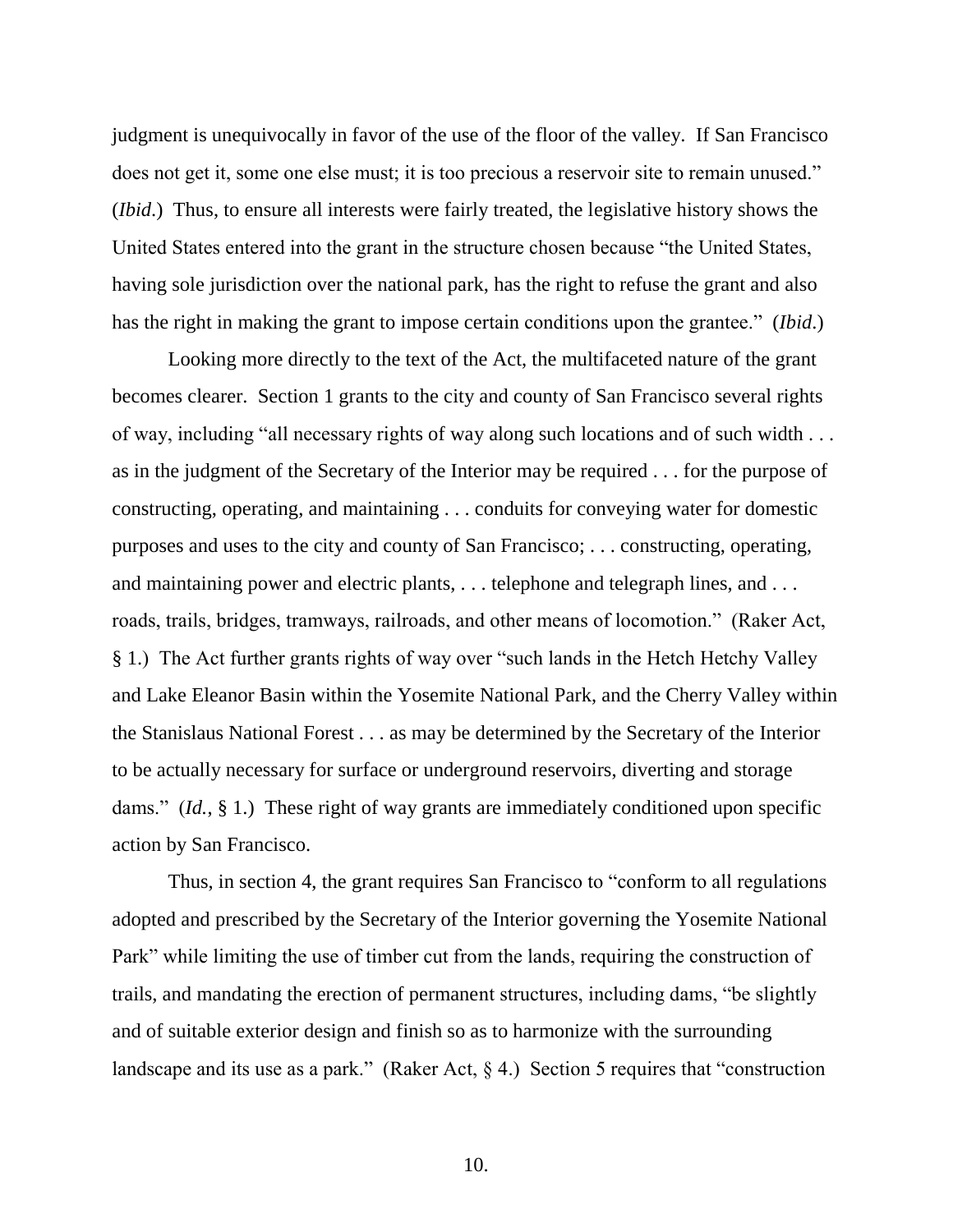of the aforesaid works shall be prosecuted diligently, and no cessation of such construction shall continue for a period of three consecutive years" on the penalty of potential forfeiture of the grant, while again confirming that "in the exercise of the rights granted by this Act, the grantee shall at all times comply with the regulations herein authorized." (*Id.*, § 5.) Related to this requirement, in section 9, subdivision (k), the statute provides that "when the said grantee begins the development of the Hetch Hetchy Reservoir site, it shall undertake and vigorously prosecute to completion a dam at least two hundred feet high, with a foundation capable of supporting said dam when built to its greatest economic and safe height." (*Id*., § 9(k).)

Section 6 provides that "the grantee is prohibited from ever selling or letting to any corporation or individual, except a municipality or a municipal water district or irrigation district, the right to sell or sublet the water or the electrical energy sold or given to it or him by the said grantee," again on the potential penalty of forfeiting the right of way. (Raker Act, § 6.) Section 9 then provides a substantial number of regulations and provisos related to water usage and water rights attending to the grant. Thus, in section 9, subdivision (a), the Act requires five specific "sanitary regulations" including the exclusion of refuse from within 300 feet of any reservoir, the filtration of sewage from permanent camps and hotels in the watershed, and bathing or other polluting activities "within the limits of the Hetch Hetchy Reservoir" and nearby waters. In subdivisions (b) through (g), the Raker Act provides a series of water provisions and water rights protections for the Modesto and Turlock Irrigation Districts. These include formal recognition of the senior rights of the irrigation districts, minimum guarantees regarding water flows, obligations to sell water to the districts, and oversight by the Secretary of the Interior. In the obligation to sell water to the irrigation districts, San Francisco must sell the water at cost, but with "a fair proportion of the cost to said grantee of the conduit, lands, dams, and water-supply system included in the Hetch Hetchy and Lake Eleanor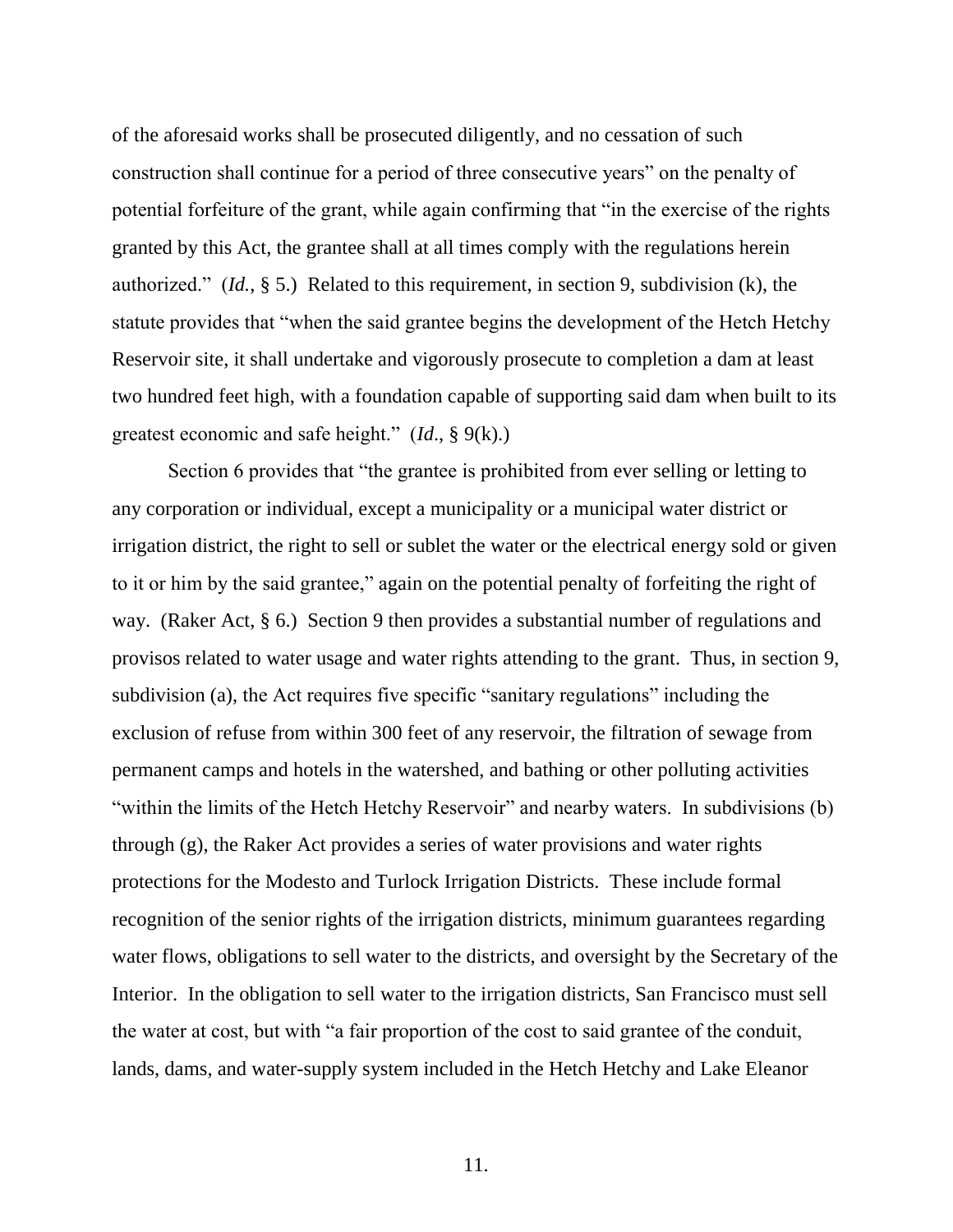sites" included. (*Id*., § 9, subd. (d).) In subdivision (h), the Raker Act requires that San Francisco "not divert beyond the limits of the San Joaquin Valley any more of the waters from the Tuolumne watershed than, together with the waters which it now has or may hereafter acquire, shall be necessary for its beneficial use for domestic and other municipal purposes," thereby limiting in some degree the uses to which San Francisco can put water retained in the dams.

The remainder of the Act contains additional restrictions and relevant sections. These include substantial requirements related to capacity, resale, and the provision of electricity required to be generated through the agreement, along with building requirements San Francisco must pay for, water that must be sold to the United States, and water that must be provided to authorized occupants within a mile of the planned reservoirs. (Raker Act, § 9, subds. (i)–(u).) Following these additional provisos, section 11 consists of a savings clause, providing "this Act is a grant upon certain express conditions specifically set forth herein, and nothing herein contained shall be construed as affecting or intending to affect or in any way to interfere with the laws of the State of California relating to the control, appropriation, use, or distribution of water used in irrigation or for municipal or other uses, or any vested right acquired thereunder, and the Secretary of the Interior, in carrying out the provisions of this Act, shall proceed in conformity with the laws of said State." (*Id*., § 11.)

#### *Federal Preemption Principles*

There are three generally recognized types of federal preemption: express, field, and conflict preemption. Conflict preemption is, itself, separated into two flavors, impossibility and obstacle preemption. (See *Tohono O'odham Nation v. City of Glendale*  (9th Cir. 2015) 804 F.3d 1292, 1297.) This case deals only with obstacle preemption, which "arises when a challenged state law 'stands as an obstacle to the accomplishment and execution of the full purposes and objectives of Congress.' " (*Ibid.*)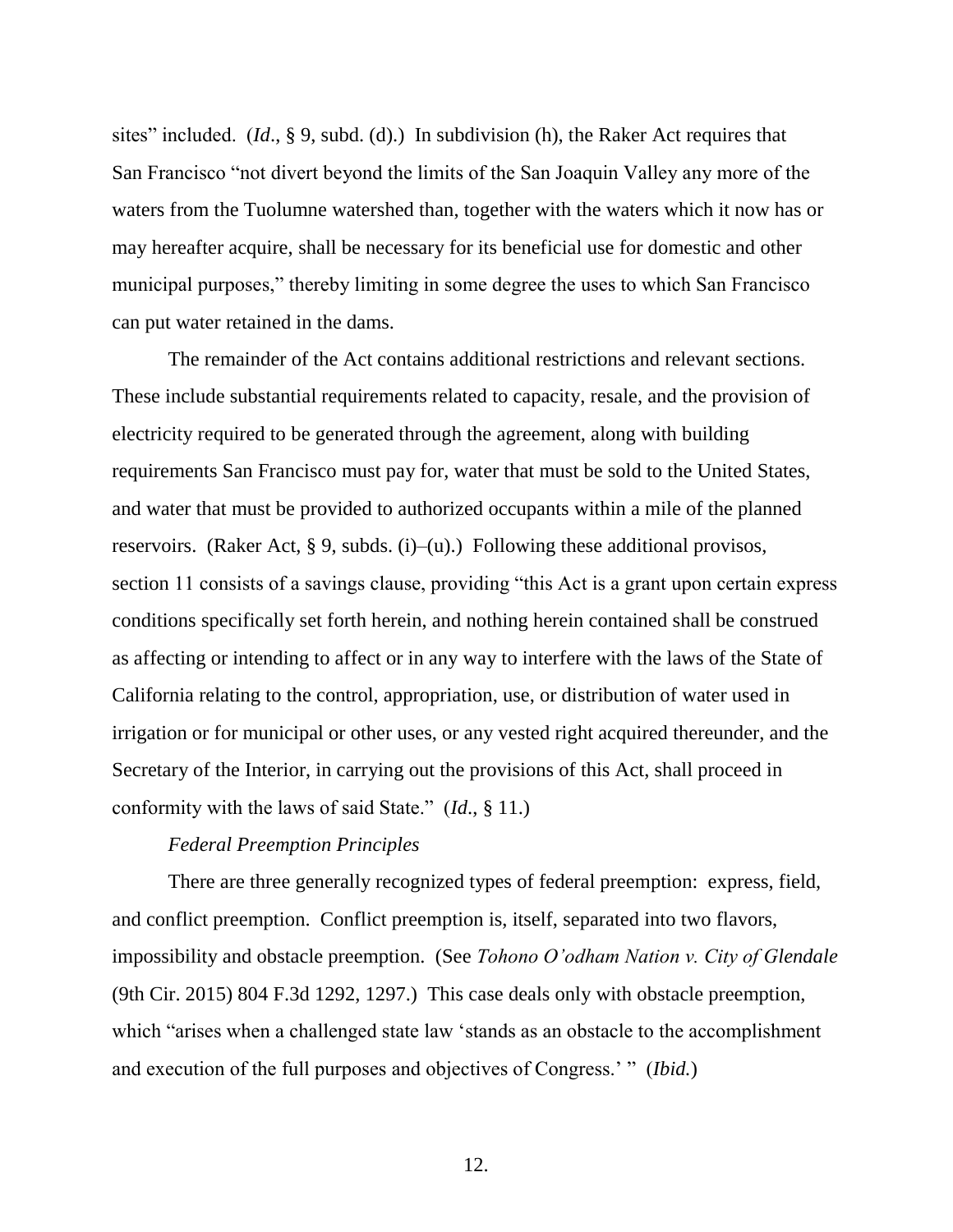"In every preemption analysis, congressional intent is the ' "ultimate touchstone" ' [citations] and the statutory text the best indicator of that intent [citation]. As a majority of the current United States Supreme Court has agreed at one time or another, 'preemption analysis is not "[a] freewheeling judicial inquiry into whether a state statute is in tension with federal objectives," [citation], but an inquiry into whether the ordinary meanings of state and federal law conflict.' " (*Viva! Internat. Voice for Animals v. Adidas Promotional Retail Operations, Inc.* (2007) 41 Cal.4th 929, 939–940.)

Obstacle preemption "requires proof Congress had particular purposes and objectives in mind, a demonstration that leaving state law in place would compromise those objectives, and reason to discount the possibility the Congress that enacted the legislation was aware of the background tapestry of state law and content to let that law remain as it was. Ultimately, 'what constitutes a "sufficient obstacle [for a finding of implied preemption] is a matter of judgment, to be informed by examining the federal statute as a whole and identifying its purpose and intended effects." ' " (*Quesada v. Herb Thyme Farms, Inc.* (2015) 62 Cal.4th 298, 312.)

"We 'conduct[] the search for congressional intent through the lens of a presumption against preemption. [Citations.] The presumption is founded on "respect for the States as 'independent sovereigns in our federal system' "; that respect requires courts "to assume that 'Congress does not cavalierly pre-empt state-law causes of action.' " [Citation.] The strength of the presumption is heightened in areas where the subject matter has been the long-standing subject of state regulation in the first instance; where federal law touches "a field that ' "has been traditionally occupied by the States,"" " the party seeking to show preemption "bear[s] the considerable burden of overcoming 'the starting presumption that Congress does not intend to supplant state law.'" ' [Citations.] The presumption applies to the scope as well as the existence of preemption." (*Solus Industrial Innovations, LLC v. Superior Court* (2018) 4 Cal.5th 316,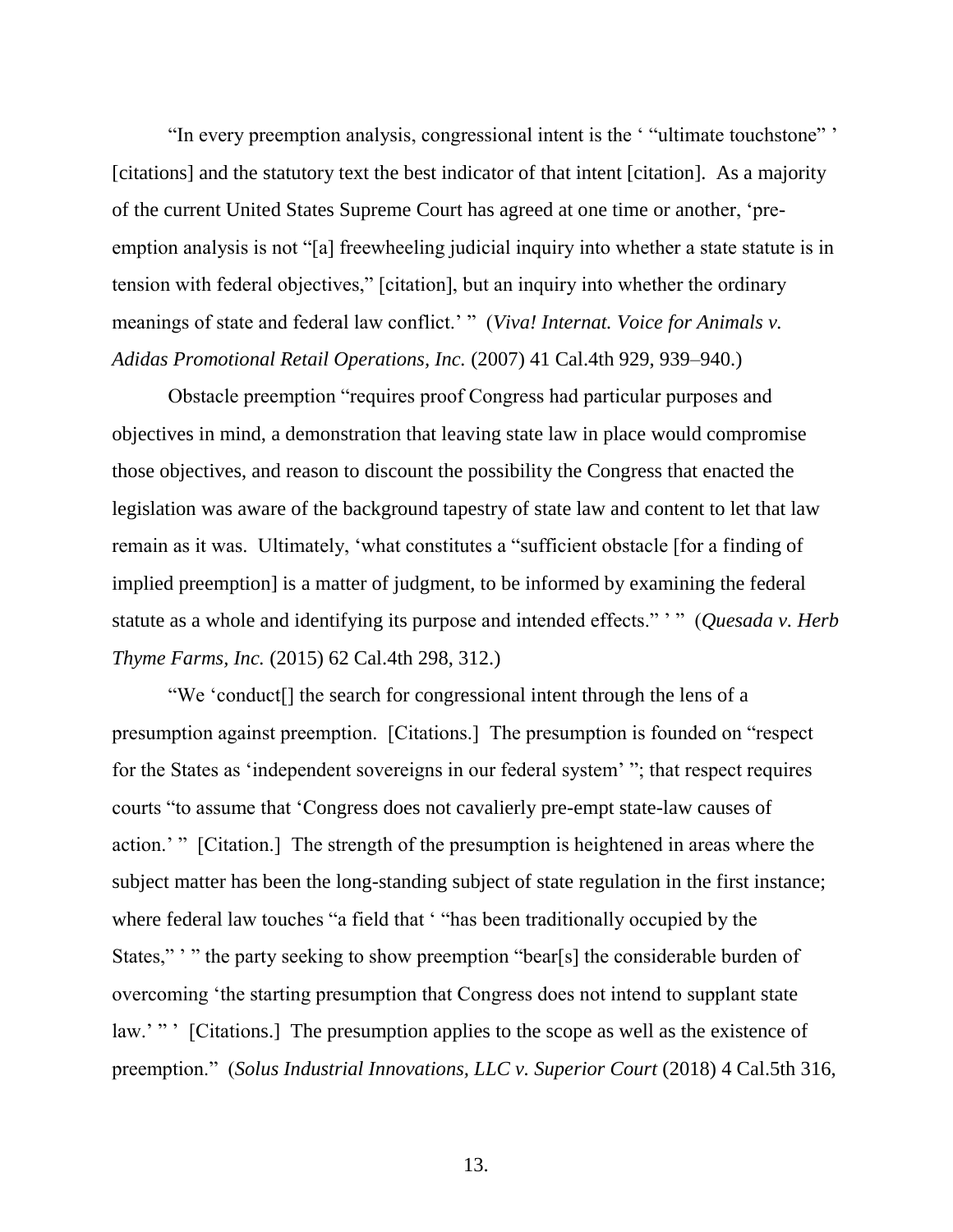332.) Thus, where application of the law will frustrate federal objectives in some circumstances, but not in others, the law is preempted only to the scope of the obstacle created by the state law. (See *Salas v. Sierra Chemical Co.* (2014) 59 Cal.4th 407, 426– 427 [finding state law does not conflict with federal immigration laws "insofar as it makes available to such workers the remedy of *prediscovery period* lost wages for unlawful termination"].)

#### *Federal Preemption Analysis*

In line with these principles, we begin by considering the purpose of the Raker Act. From our summary of the law, above, we can reach several conclusions about Congress's intent when enacting the Raker Act. First, although styled in the form of a right-of-way grant, the Raker Act's provisions show that Congress contemplated a much more complex arrangement with San Francisco than simply granting a right of way. Rather, the Act appears to be part of a comprehensive resolution to a major need for water and electrical power in a burgeoning metropolitan area that both resolves that problem and provides the federal government with benefits it would otherwise lack absent the planned use for the land at issue. Thus, San Francisco was provided with both the land needed to support, and directions to implement, a massive undertaking with respect to water storage, transportation, and electrical generation. In exchange, the federal government was able to establish some control over the construction and operation of the facilities, preserve senior water rights that it would not otherwise have control over, ensure specific amounts of electrical power would be generated, set how portions of both the water diverted and power generated could be sold, secure water rights for the War Department, limit San Francisco's ability to remove water from the Tuolumne watershed, and obtain land and building commitments designed to preserve as much of the scenic beauty of the area as possible given the grants provided.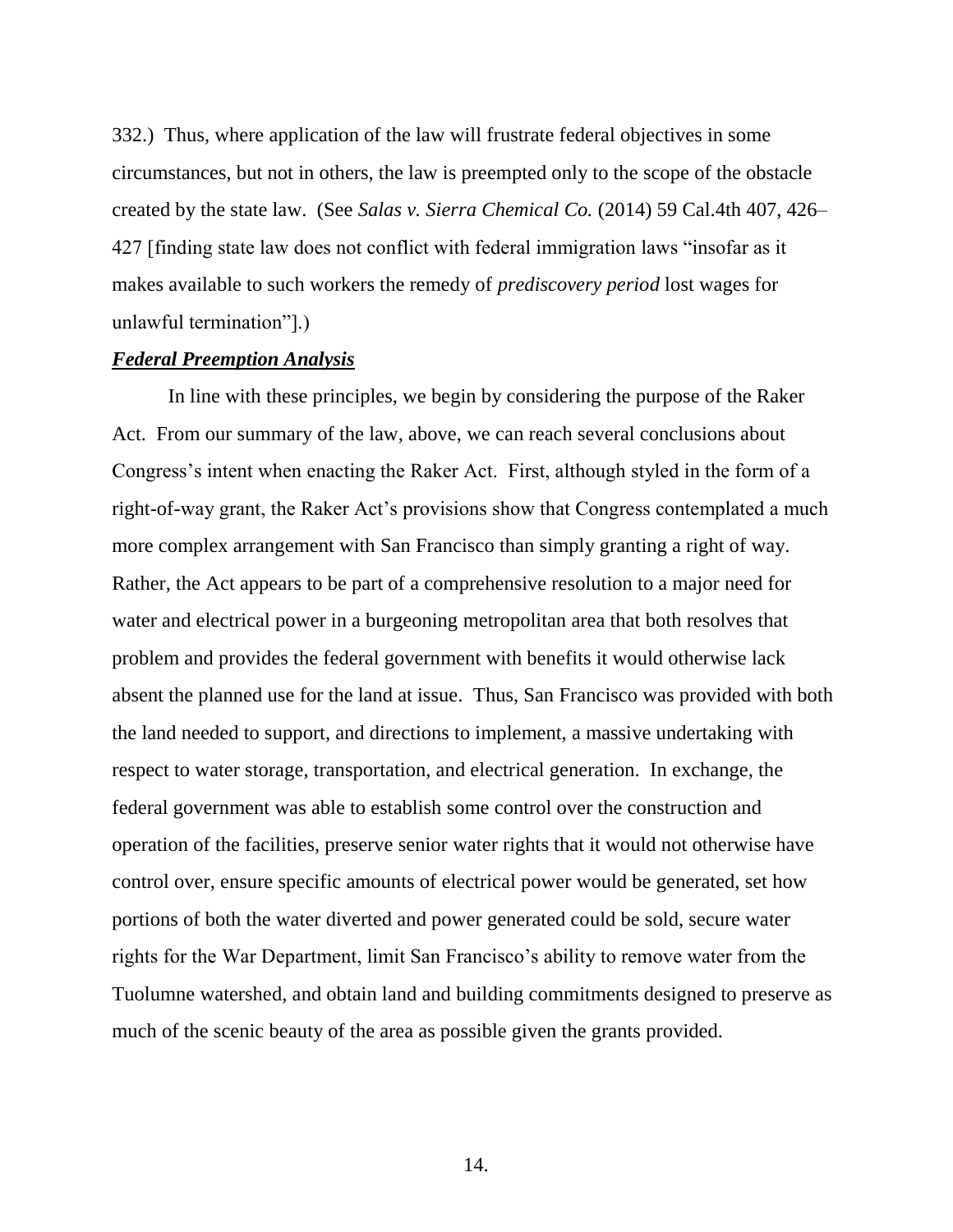Second, the many provisions concerning the authority of the federal government to control aspects of the completed project, ensure timely creation of the planned construction sites, and obtain either full control over the lands should such provisions not be followed or substantial continuing enforcement rights or payments upon completion shows Congress intended much of the construction allowed on its lands to be permanent. Thus, Congress retained control over exactly where the rights of way would be through the requirement that maps be authorized by the federal government, set rules for how the future water source must be managed in the form of pollution restrictions, insisted on permanent payments to maintain trails and other features, limited the ability for San Francisco to sell diverted water while allowing the city and county to recoup the costs of the dam, and authorized the enforcement of these provisions, among others.

Third, and most pertinent to this appeal, the Raker Act shows Congress intended for a dam to be built in the Hetch Hetchy Valley that would flood the area and create the Hetch Hetchy Reservoir. This is most readily shown through section 9, subdivision (k), which requires vigorous construction of a dam at least 200 feet high when development of the Hetch Hetchy Reservoir begins. However, it is further supported by section 9, subdivision (p)'s requirements that a trail be constructed around the Hetch Hetchy Reservoir site and that a pipe be placed in a specific location near the Hetch Hetchy Dam site; along with section 4's express recognition that San Francisco could cut timber in the Yosemite National Park on land to be submerged due to the grant. Finally, we find it notable that Congress even reserved partial authority over where within the Hetch Hetchy Valley the dam would be built, stating in section 2 that no permanent construction work could begin until San Francisco filed, and the Secretary of the Interior approved, maps showing the boundaries, locations, and extent of the proposed rights of way and lands required for the purposes of the Act.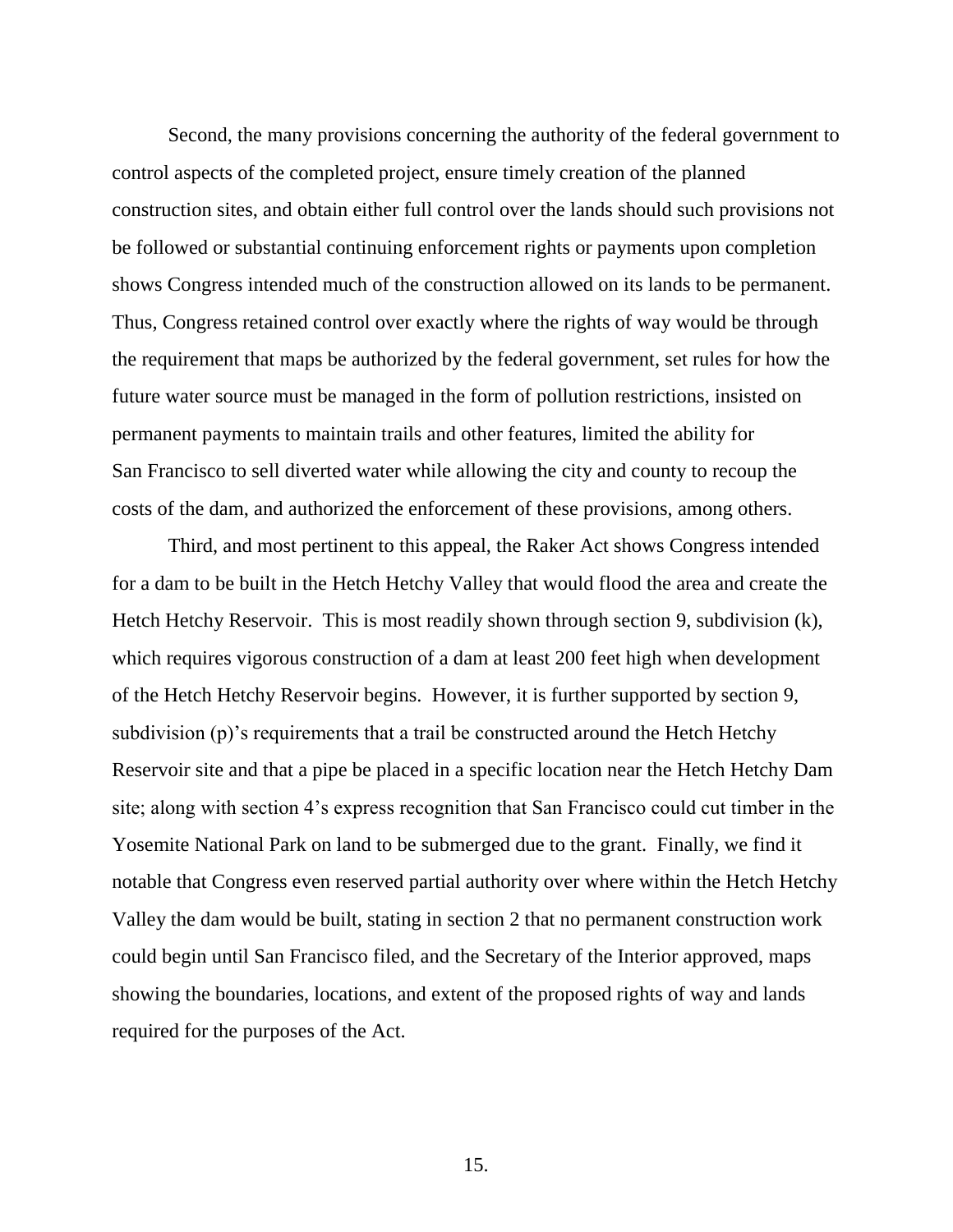When taken together, these aspects of the Raker Act demonstrate that Congress, in granting the right of way, intended that a specific dam be built in a specific location, that the federal government have some level of oversight of that dam, its construction, and its water, along with the related electrical power components tied to the transportation of water stored at that dam, and that the project create potentially perpetual water rights for various government entities. These purposes, then, are the areas where preemption will apply should state laws conflict.

Having considered the purposes of the Raker Act, we next turn to those aspects of article X, section 2 invoked in this case. Restore Hetch Hetchy's complaint is focused upon a core allegation, that San Francisco is "employing an unreasonable method of diverting municipal water supplies from the Tuolumne River by drowning the Hetch Hetchy Valley of Yosemite National Park with a reservoir" in violation of article X, section 2. Restore Hetch Hetchy provides a substantial number of factual assertions, all directed to this general point. These include a long list of beneficial uses the Hetch Hetchy Valley could be put towards were the O'Shaughnessy Dam not present. Restore Hetch Hetchy claims these uses outweigh the beneficial use of providing municipal water supplies via the reservoir. Included in these factual assertions are substantial financial comparisons between the value of an unencumbered valley and the cost necessary to preserve the currently existing water reserves and electrical power generated from the Raker Act projects. Such comparisons also attempt to demonstrate that the O'Shaughnessy Dam is no longer needed because equivalent and greater water reserves have since been added to the overall system. Our review of the factual assertions made reveals no other supportable legal theory under article X, section 2 and we have been pointed to none supported by the record.**<sup>7</sup>**

**<sup>7</sup>** We recognize amicus State Water Resources Control Board asserts that the unreasonable diversion component of article X, section 2 could include unreasonable diversion due to harm to fish or improper water temperatures, among others. Relatedly, amicus Huey Johnson,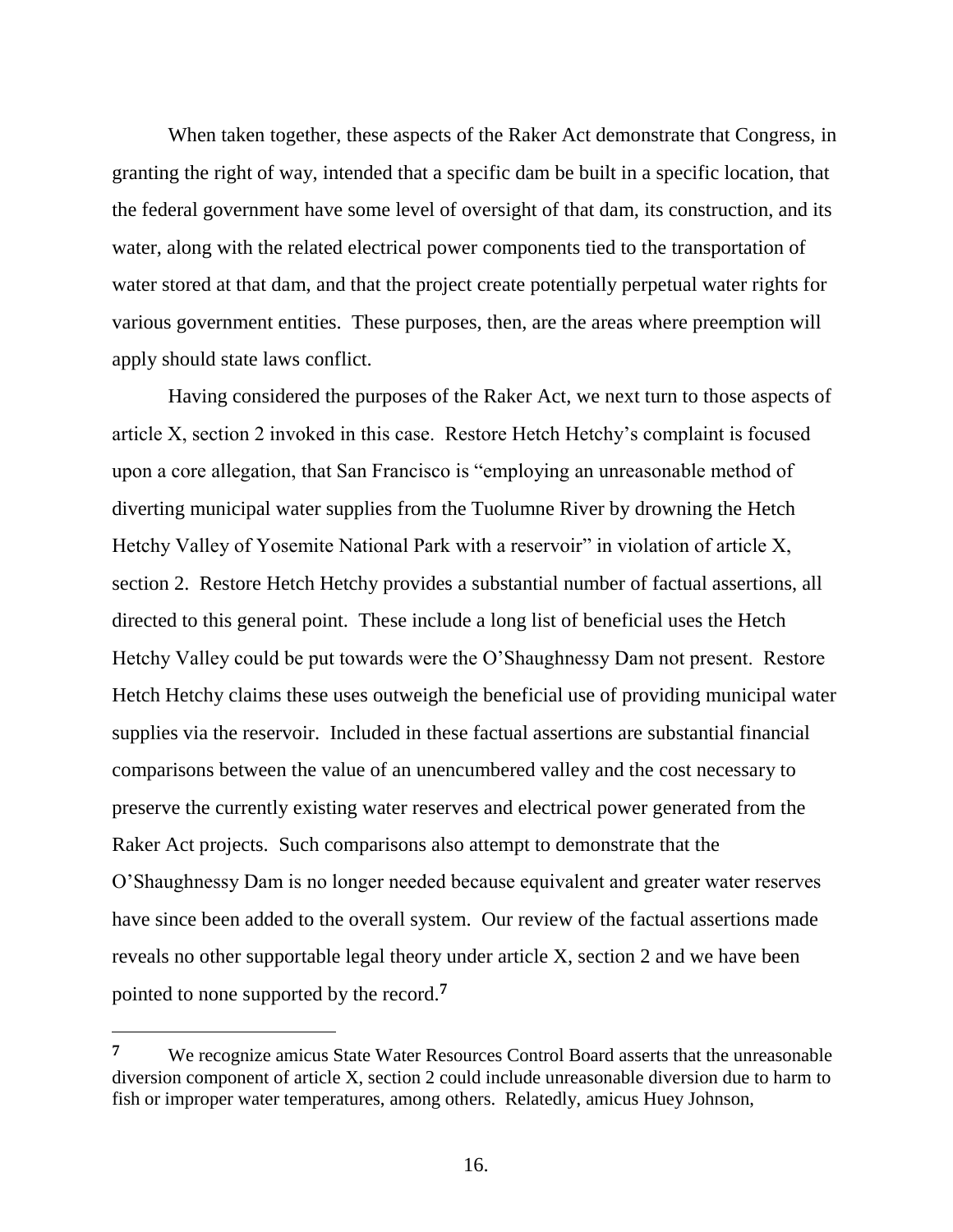Comparing, then, the purposes of the Act as we have described them and the aspects of article X, section 2 invoked in this case, we conclude the two create a conflict. This suggests that article X, section 2 stands as an obstacle to the accomplishment and execution of the full purposes and objectives of Congress as exposed in the Raker Act. The Raker Act intends to place a permanent diversion point, in the form of a dam, in the Hetch Hetchy Valley in a manner that will intentionally flood that land. Those aspects of article X, section 2 invoked in this case would deem this congressional directive to be an unreasonable diversion of water under California law based on the location of the dam, its cost effectiveness, or its effect on the surrounding area. As framed, the two sets of laws cannot stand in tandem, meaning those conflicting aspects of article X, section 2 must stand aside.

Restore Hetch Hetchy contests this conclusion by pointing to section 11 of the Raker Act, the so-called savings clause. According to Restore Hetch Hetchy, the phrase "nothing herein contained shall be construed as affecting or intending to affect or in any way to interfere with the laws of the State of California relating to the control, appropriation, use, or distribution of water . . ." is so broad that it "preserves California's water appropriation and distribution laws for all of the features for which Congress granted San Francisco a right-of-way, including the O'Shaughnessy Dam and Hetch Hetchy Reservoir." Rejecting comparisons to similar language in the earlier enacted Reclamation Act, which has been interpreted not to save state laws inconsistent with specific directives in the federal legislation from exemption, and focusing on the legislative history of the Raker Act, Restore Hetch Hetchy argues that all aspects of

Daniel Lungren, John van de Kamp, Douglas Wheeler, and the Earth Island Institute assert there are a broad list of potential remedies available aside from removing the dam and that the trial court focused too tightly on the alleged relief at issue. However, we have been pointed to no factual assertions in the record supporting such legal theories regardless of the potential relief that may exist. Thus, regardless of the full scope of article X, section 2, we see nothing in the record that would broaden this case beyond the allegations made in the petition.

 $\overline{a}$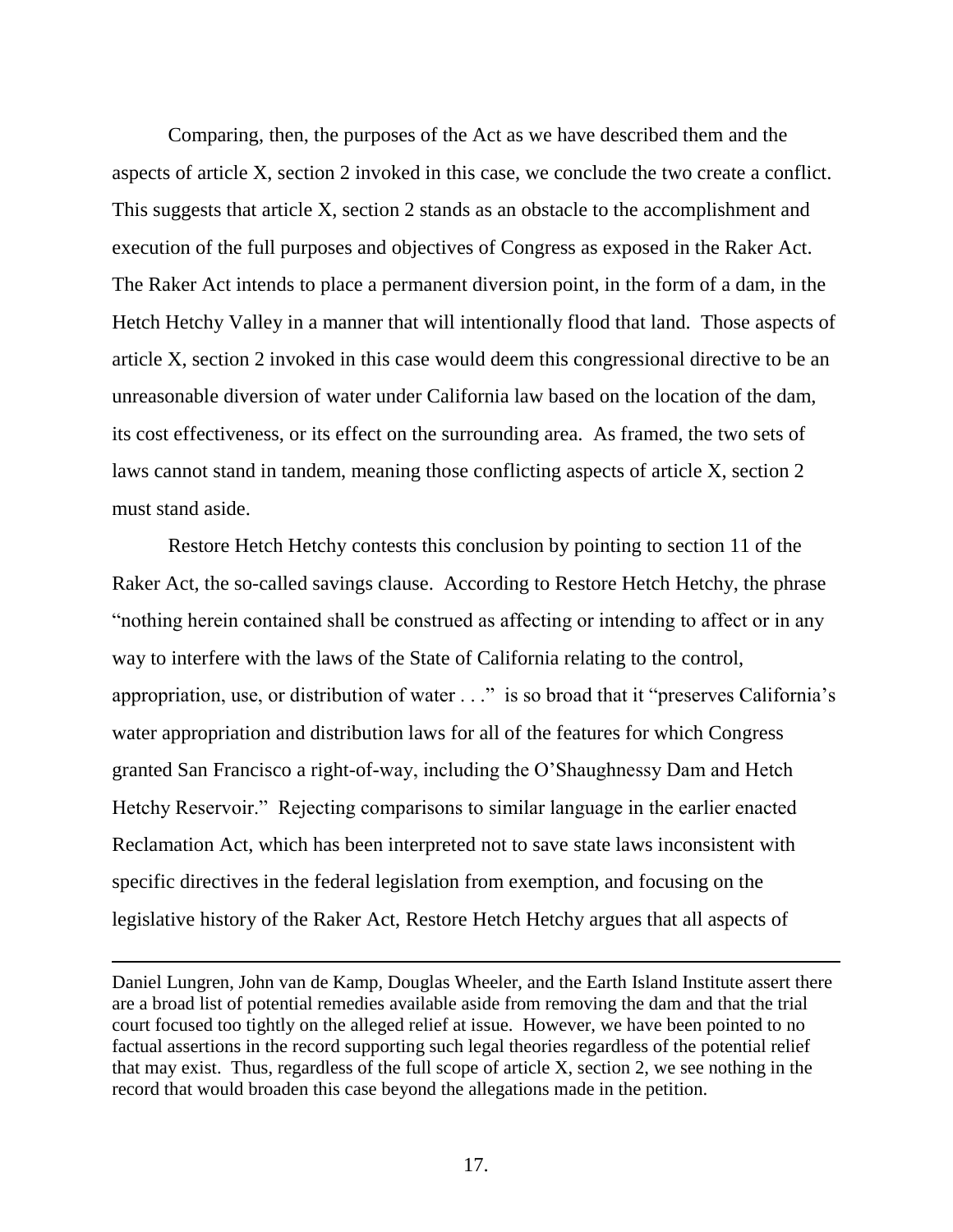article X, section 2 are applicable to the continued operation of the O'Shaughnessy Dam through the express language of the savings clause.

We do not agree. The United States Supreme Court has "repeatedly 'decline[d] to give broad effect to saving clauses where doing so would upset the careful regulatory scheme established by federal law.' " (*Geier v. American Honda Motor Co., Inc.* (2000) 529 U.S. 861, 870.) Indeed, in analyzing other savings clauses which potentially conflict with the express purposes of a federal statute, the Court has explained such clauses cannot grant rights "the continued existence of which would be absolutely inconsistent with the provisions of the act. In other words, the act cannot be held to destroy itself." (*Texas & Pac. Ry. Co. v. Abilene Cotton Oil Co.* (1907) 204 U.S. 426, 446; see *AT&T v. Central Office Telephone* (1998) 524 U.S. 214, 227–228.)

Contrary to Restore Hetch Hetchy's position, we find *Ivanhoe Irrigation District v. McCracken* (1958) 357 U.S. 275, 291-292, *Fresno v. California* (1963) 372 U.S. 627, 629-630, and *California v. United States* (1978) 438 U.S. 645, 673–674 (*California*), instructive in our analysis. While those cases dealt with similar savings-clause language contained in the Reclamation Act, their usefulness comes not from the similarities in the language with the Raker Act but from the key components of the analysis utilized to determine when federal law preempts state. As explained in *California*, "*Ivanhoe* and *City of Fresno* involved conflicts between § 8 [the savings clause of the Reclamation Act], requiring the Secretary to follow state law as to water rights, and other provisions of Reclamation Acts that placed specific limitations on how the water was to be distributed," while *California* itself dealt with the argument that state law is preempted "even if no explicit congressional directive conflicts with the conditions imposed." (*California*, at p. 673.) In that later context, the Supreme Court disavowed prior language limiting its interpretation of the Reclamation Act's savings clause, "to the extent it would prevent petitioners from imposing conditions on the permit granted to the United States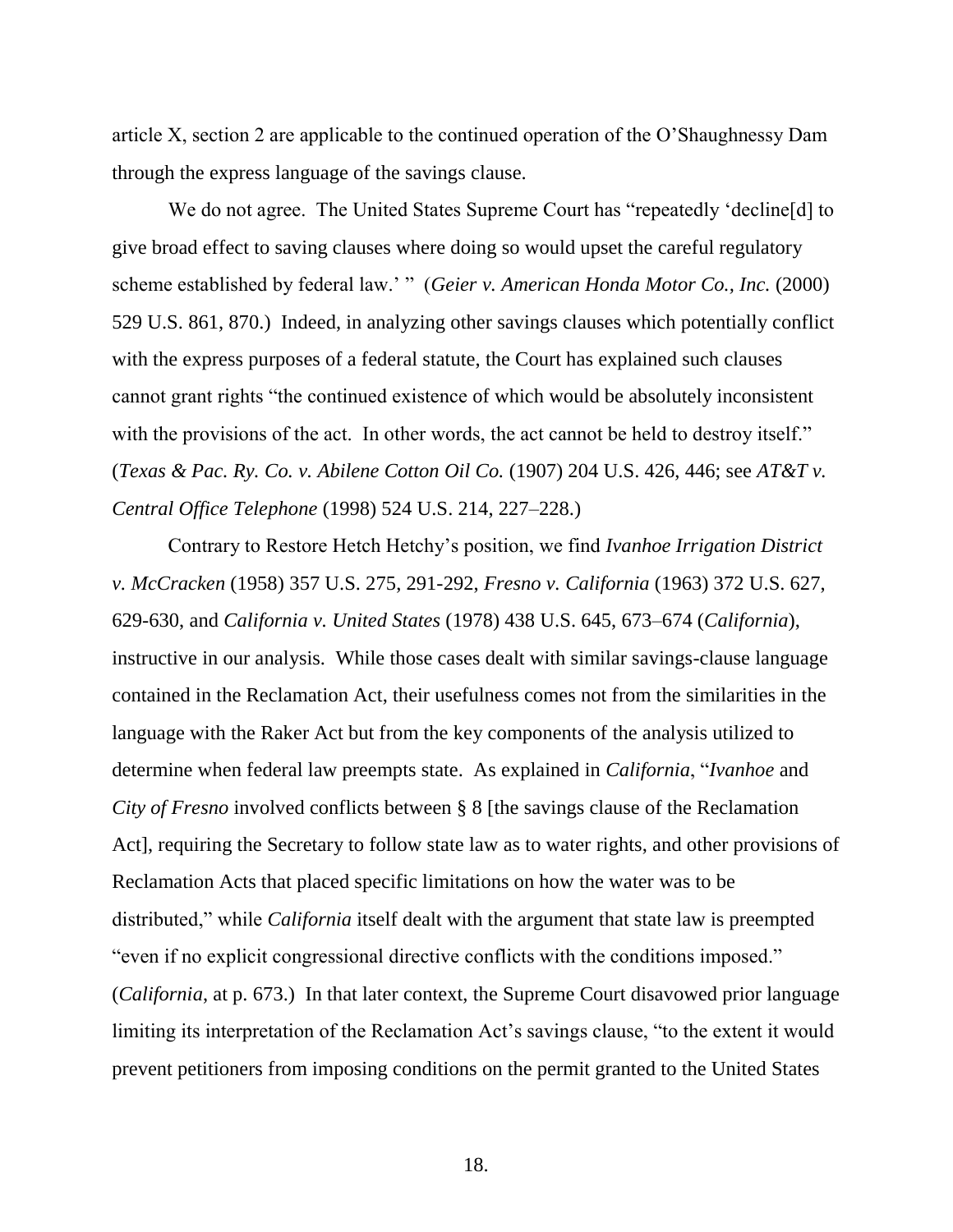which are not inconsistent with congressional provisions authorizing the project in question," but made no general overhaul of the conclusions in *Ivanhoe* and *City of Fresno* that directly conflicting requirements in state laws are preempted, regardless of the breadth of the savings clause. (*California*, at pp. 674–675.)

This clarification of the nature of the preemption analysis was shortly thereafter applied by our California Supreme Court in the case of *Environmental Defense Fund, Inc. v. East Bay Mun. Utility Dist.* (1980) 26 Cal.3d 183, 191–193. There, our high court found a federal statute that specifically authorized the construction of a dam and canal, but expressly created a process for determining from where water should be diverted that required "due consideration" of the California Water Plan and "consult[ation] with local interests through public hearings," resulted in preemption of any challenges to the construction of the dam and canal but not to restrictions placed on the diversion point. (*Environmental Defense Fund*, at p. 193.) Consistent with *Ivanhoe*, *City of Fresno*, and *California*, this analysis applied preemption in instances where direct conflicts existed with express provisions while avoiding preemption where no direct conflict was created.

We conclude this same analytical framework applies to consideration of the Raker Act's savings clause. Congress's intent in enacting the Raker Act is best exemplified by the explicit commands given to San Francisco regarding actions it must take upon accepting the right-of-way grant and the retention of substantial oversight in where the dam will be located and how it will be run. In the context of the allegations of this case, as detailed above, these commands required the construction of a dam that would flood the Hetch Hetchy Valley and the continued operation of that dam in a manner that would necessarily change the landscape of the valley. Importantly, and distinguishing this case from those like *Environmental Defense Fund*, Congress provided no explicit directive that the construction of the dam or the flooding of the valley be subject to continued consultation with California. Rather, the Act insists upon prompt construction and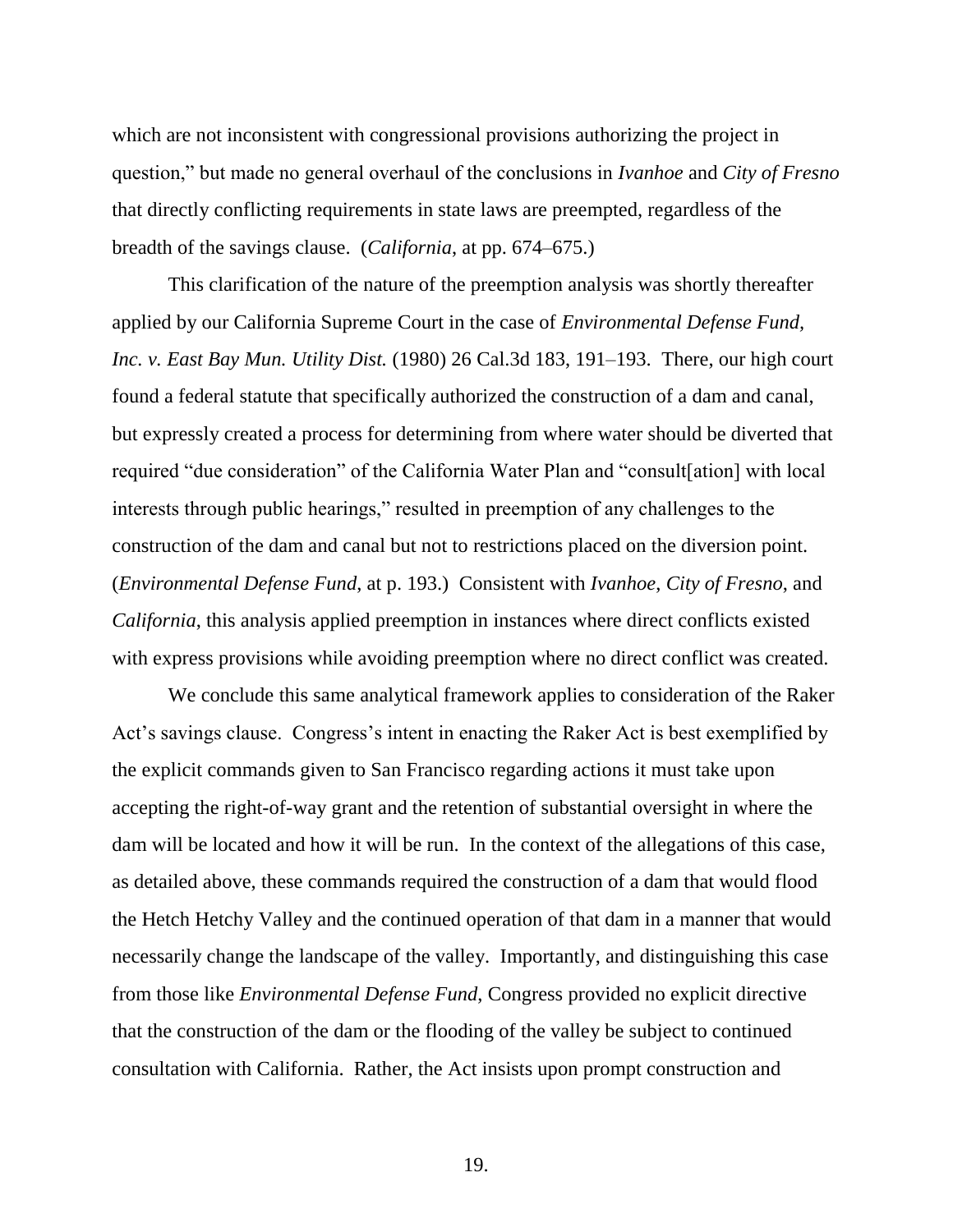efficient completion of the project, resulting in the flooding of Hetch Hetchy Valley. This intent directly conflicts with Restore Hetch Hetchy's allegations that the continued operation of the dam, in a manner that floods the Hetch Hetchy Valley, is an unreasonable manner of diverting water. The two cannot be reconciled. Congress intended to permanently flood the valley through its right-of-way grant. That intent cannot be overcome by the Act's general saving clause, one that preserves California law but only in matters not in direct conflict with the requirements of the Act itself. No further relevant allegations are made under article X, section 2. As such, the trial court correctly concluded Restore Hetch Hetchy's claims are preempted under federal law.

Having concluded appellant's claims fail under preemption principles, we need not reach the trial court's alternative holding that the claims are time barred. We take no position on that conclusion.

#### **DISPOSITION**

The judgment is affirmed. Costs are awarded to respondents.

WE CONCUR:

HILL, P.J.

\_\_\_\_\_\_\_\_\_\_\_\_\_\_\_\_\_\_\_\_\_

POOCHIGIAN, J.

\_\_\_\_\_\_\_\_\_\_\_\_\_\_\_\_\_\_\_\_\_

\_\_\_\_\_\_\_\_\_\_\_\_\_\_\_\_\_\_\_\_\_

MEEHAN, J.